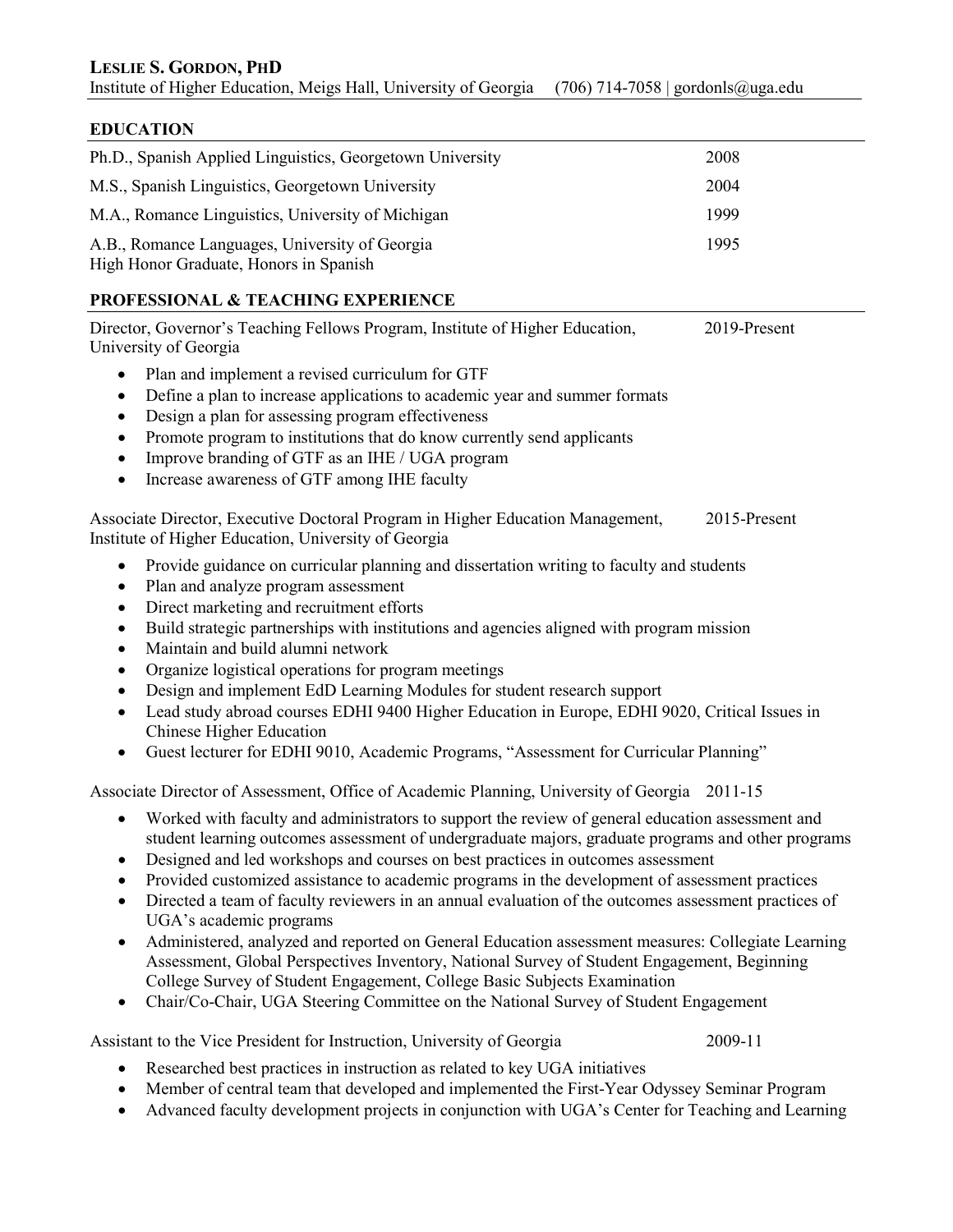- Analyzed data from cases of alleged academic dishonesty at UGA
- Promoted UGA's Academic Honesty Policy to faculty and students
- Advisor to Student Academic Honesty Council
- Co-Principle Investigator of the National Survey of Student Engagement (NSSE) and Beginning College Survey of Student Engagement (BCSSE)
- Represented the Office of the VPI on multiple campus-wide committees

Adjunct Faculty, Department of Romance Language, University of Georgia 2009-Present Courses taught:

- SPAN 4650, Spanish Phonetics and Language Variation (Spring 2010, Spring 2013)
- SPAN 3050, Introduction to Spanish Linguistics (Spring semester, 2011- Present)
- FYOS 1001, Conversations about Language (Fall 2011) <https://fyo.uga.edu/faculty/FYOSyllabusConversations.pdf>
- HONS 1990, Conversations about Language (Spring 2014)

Assistant Professor of Spanish Linguistics, Washington and Lee University 2008-09

- Developed and taught courses in Hispanic Linguistics, Intermediate Spanish
- Directed departmental assessment and redesign of course evaluations
- Coordinator of events programming for *Casa hispánica*, the Spanish-only student residence at Washington and Lee.

### **SCHOLARLY ACTIVITY**

### **Publications**

- Gordon, L. (2017). Students as co-designers: Peer and instructional resources for novice users of ePortfolio. *International Journal of ePortfolio, 7* (2), 113-127.
- Gordon, L. and Foutz, T. (2015). Navigating the first-year program: Exploring new waters in a faculty learning community. *International Journal of Teaching and Learning in Higher Education*, 27 (1), 81-93.
- Gordon, L. (2015). Blogging to support a faculty learning community. *Assessment Update*, *27*(3).
- Medina, A. and Gordon, L. (2014). Service-learning, phonemic perception, and learner motivation: A quantitative study. *Foreign Language Annals, 47*, 357-371.
- Gordon, L.S. (2011). English speakers' perception of Spanish vowels: Evidence for multiple category assimilation. In C. Sanz and R.P. Leow (Eds.), *Implicit and Explicit Conditions, Processes, and Knowledge in SLA and Bilingualism.* Washington, D.C.: Georgetown University Press.

### **Invited Talks**

- Reinhardt University, Center for Innovative Teaching and Engaged Learning, *ePortfolio on Your Campus: Considerations for Planning & Implementation*. January 2020.
- University of Rijeka, Mini-course (8 hours), *Scholarly Teaching: Translating your Academic Expertise into Course Planning.* May 2019.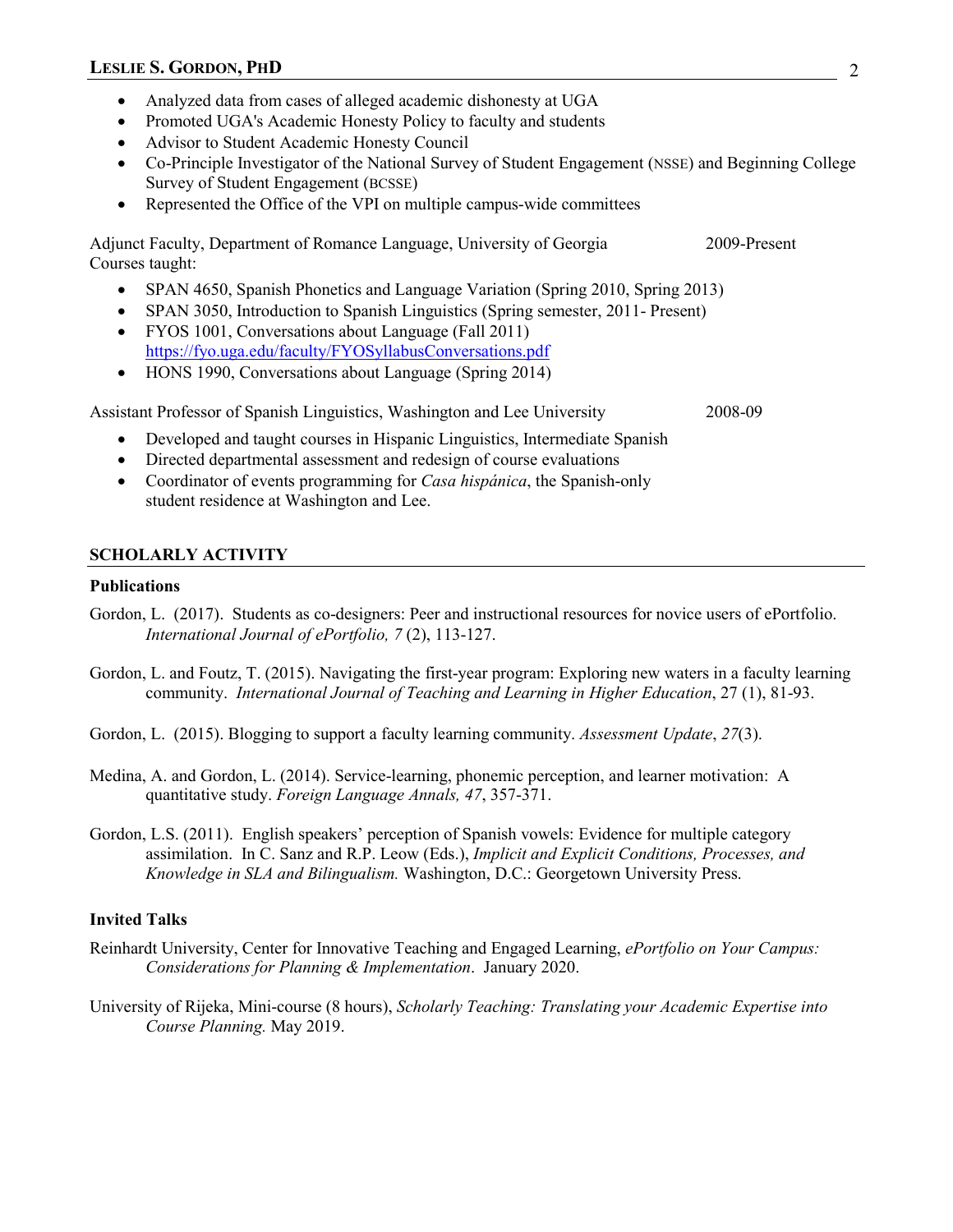#### **Conference Presentations**

- Clouser, S. and Gordon, L. *Congratulations, You Got the Interview! Preparing for the Big Day.* Georgia Association of Women in Higher Education tabletop session. GAWHE 2019 Annual Conference. University of Georgia, Athens, GA.
- Gordon, L. (October 2018). *Reflection as Formative Assessment in an Executive Higher Education EdD Program.* IUPUI Assessment Institute, Indianapolis, IN.
- Gordon, L. and MacGuire, C. (April 2017). *Students as participatory researchers.* Center for Undergraduate Research Opportunities Annual Symposium. University of Georgia, Athens, GA.
- Gordon, L. (October 2016). *Making linguistic study experiential through ePortfolio.* Innovation in Teaching conference, University of Georgia College of Education. Athens, GA.
- Gordon, L. (August 2016). *Students as co-designers of ePortfolio: A study in course-level implementation.* Presented at the Association for Authentic, Experiential and Evidence-Based Learning Regional Conference, University of Georgia, Athens, GA.
- Gordon, L. and Mata, H. (November 2014). *Implementing ePortfolio in a Spanish Linguistics course; Lessons Learned and Future Directions.* Presented at the Association for Authentic, Experiential and Evidence-Based Learning Regional Conference, University of Georgia, Athens, GA.
- Gregg, P., Gordon, L., and Bourne, A. (October 2014). *Enlisting and maintaining faculty support for assessment*. Faculty panel at the 2014 Southern Association for Institutional Research (SAIR) Annual Conference, Destin, FL.
- Gordon, L. (March 2014). *Collaborative assessment in a Spanish phonetics class*. Presented at The SoTL Commons: A Conference for the Scholarship of Teaching and Learning, Savannah, GA.
- Gordon, L. (December 2013). *Walking through the assessment cycle in a faculty learning community*. Round table discussion at the Southern Association of Colleges and Schools Commission on Colleges (SACSCOC) Annual Meeting, Atlanta, GA.
- Gordon, L. (July 2013). *Listener Confidence in L2 Vowel Perception*. Presented at the American Association of Teachers of Spanish and Portuguese Annual Conference, San Antonio, TX.
- Gordon, L. and Foutz, T. (February 2013). *Co-Navigating the Odyssey*. Presented at the 32<sup>nd</sup> Annual Conference on The First-Year Experience, Orlando, FL.
- Gordon, L. (December 2012). *Want Faculty to Warm up to Assessment? Build a Good Fire!* Presented at the Southern Association of Colleges and Schools Commission on Colleges (SACSCOC) Annual Meeting, Dallas, TX.
- Gordon, L. and Medina, A. (July 2012). *Pronunciation attitude and accuracy in an enhanced Spanish phonetics course*. Presented at the American Association of Teachers of Spanish and Portuguese Annual Conference, San Juan, Puerto Rico.
- Gordon, L. (March 2012). *Reflections on Linguistics: A new context for reflective journaling?* Presented at the SoTL Commons: A Conference for the Scholarship of Teaching and Learning, Statesboro, GA. [http://academics.georgiasouthern.edu/ijsotl/conference/proceedings/2012/index.htm.](http://academics.georgiasouthern.edu/ijsotl/conference/proceedings/2012/index.htm)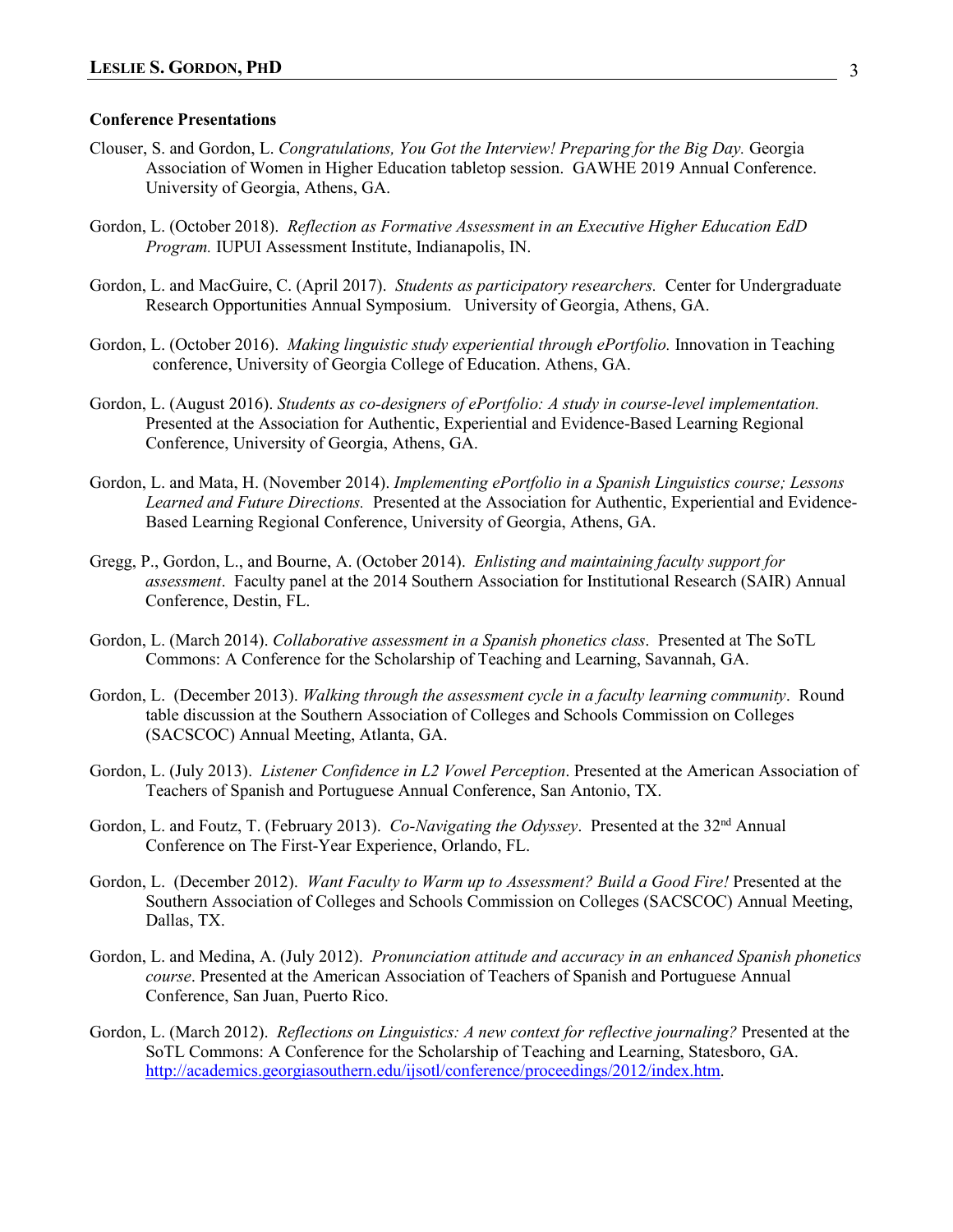- Gordon, L. and Foutz, T. (October 2011). *A community of firsts*. Presented at the 18th National Conference on Students in Transition, St. Louis, Missouri.
- Medina, A. and Gordon, L. (July 2011). *The role of service-learning participation on phonemic perception and production in L2 Spanish*. Presented at the American Association of Teachers of Spanish and Portuguese Annual Conference, Washington, D.C.
- Clouser, S., Domizi, D., Gordon, L., Huston, S. and Ward, C. (March 2011). *Support for SoTL in a faculty learning community*. Presented at The SoTL Commons: A Conference for the Scholarship of Teaching and Learning, Statesboro, GA.
- Gordon, L. and Bell, D. (October 2010). *A decade of integrity: Leadership at all levels at the University of Georgia*. Presented at the Center for Academic Integrity 2010 International Conference, Long Beach, CA.
- Gordon, L. (March 2010). *The shape of L2 vowel perception: Phonological and learner variables*. Presented at the 2010 Conference of the American Association of Applied Linguistics, Atlanta, Georgia.
- Medina, A. and Gordon, L. (July 2009). *Graduate student instructors and the ACTFL Standards: The disconnect between awareness and application*. Presented at the American Association of Teachers of Spanish and Portuguese Annual Conference, Albuquerque, New Mexico.
- Gordon, L. (April 2009). *Native phonology and L2 vowel perception: Issues in perception and pedagogy*. Presented at the 62<sup>nd</sup> Annual Kentucky Foreign Language Conference, Lexington KY.
- Gordon, L. (March 2009). *Issues in perception and pedagogy: Examining patterns in L2 vowel perception*. Presented at the Georgetown University Round Table: Implicit & Explicit Conditions, Processes & Knowledge in SLA and Bilingualism, Washington, D.C.
- Gordon, L. (April 2007). *English speakers and L2 Spanish vowel perception; Perceptual challenges of 'similar' vowels*.Presented at the 2007 Conference of the American Association of Applied Linguistics, Costa Mesa, California.
- Gordon, L. and Morales-Front, A. (July 2006). *Acquisition of phonology: The role of instruction*. Presented at the American Association of Teachers of Spanish and Portuguese Annual Conference, Salamanca, Spain.
- Gordon, L. (October 2005). *Tuning in to adult L2 perception*. Presented at the Second Language Research Forum (SLRF), Teachers College at Columbia University, New York, New York.
- Gordon, L. (October 2004). *Perceptual abilities of the L2 Spanish learner*. Poster session at the Second Language Research Forum (SLRF). Penn State University, State College, Pennsylvania.
- Gordon, L. (July 2004). *Beginner strategies for acquiring L2 nominal stress placement*. Presented at the American Association of Teachers of Spanish & Portuguese Annual Conference, Acapulco, Mexico.
- Gordon, L. (May 2004*). A weighty issue: How do English speakers begin to acquire Spanish stress?* Presented at the 2004 Conference of the Mediterranean Studies Association, Barcelona, Spain.
- Gordon, L. (April 1999). *Explicit phonological instruction in the foreign language classroom*. Presented at the Spanish and Portuguese Colloquium, University of Texas, Austin, Texas.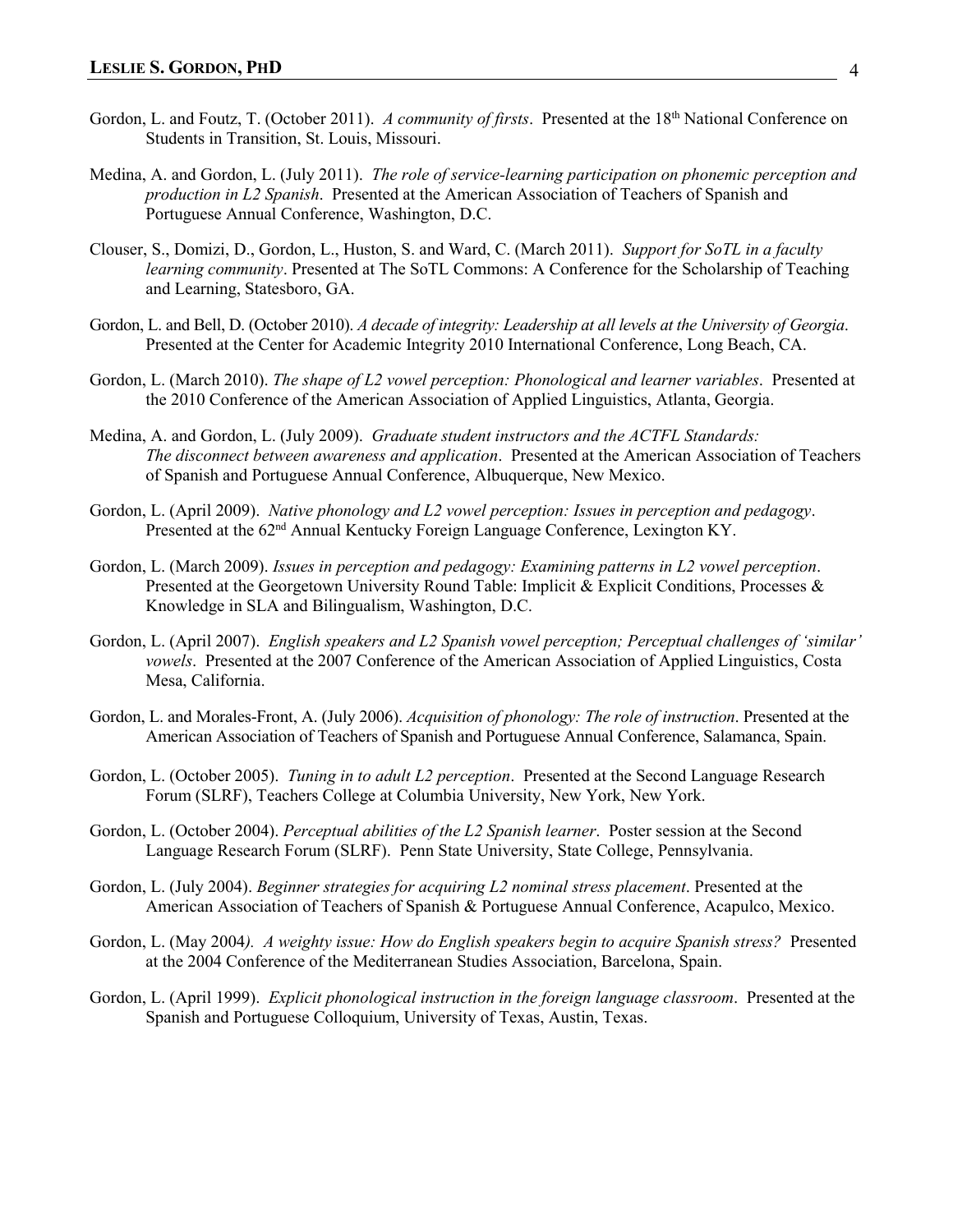# **LESLIE S. GORDON, PHD** 5

# **Faculty Development**

| Faculty Learning Community, Supporting Non Tenure-Track Faculty (Co-facilitator)                               | 2017-18          |
|----------------------------------------------------------------------------------------------------------------|------------------|
| Faculty Learning Community, Issues Facing Non Tenure-Track Faculty (Co-facilitator)                            | 2016-17          |
| Service-Learning Fellows Program                                                                               | 2015-16          |
| Faculty Learning Community, Non Tenure-Track Faculty                                                           | 2014-15          |
| Faculty Learning Community, Learning to Assess Learning (Facilitator)                                          | 2013-14          |
| University of Georgia Teaching Academy Fellow                                                                  | 2012-13          |
| Center for Teaching and Learning Maymester Institute, Integrating Course<br>Design for Significant Learning    | Spring 2013      |
| The Association for Authentic, Experiential and Evidence-Based Learning,<br>Regional Conference, Clemson, S.C. | November 2012    |
| UGA Academic Affairs Faculty Symposium                                                                         | 2010, 2011, 2013 |
| Faculty Learning Community, Learning to Assess Learning (Facilitator)                                          | 2012-13          |
| Faculty Learning Community, Your First First-Year Odyssey (Co-facilitator)                                     | 2011-12          |
| Faculty Learning Community, Scholarship of Teaching and Learning                                               | 2010-11          |
|                                                                                                                |                  |

## **UNIVERSITY SERVICE**

| <b>Institute of Higher Education</b>                                                                                                                 |              |
|------------------------------------------------------------------------------------------------------------------------------------------------------|--------------|
| Public Service and Outreach Committee, Chair                                                                                                         | 2018-Present |
| <b>Faculty Search Committee</b>                                                                                                                      | 2017-18      |
| <b>Faculty Search Committee</b>                                                                                                                      | 2016-17      |
| <b>University of Georgia</b>                                                                                                                         |              |
| Support Unit Review Team for Center for Teaching and Learning                                                                                        | 2019-20      |
| Faculty Mentor, The Mentor Program of the UGA Health Center                                                                                          | 2015-16      |
| Educator Prep Assessment Advisory Committee (College of Education)                                                                                   | 2014-16      |
| UGA Center for Teaching and Learning Midterm Teacher Evaluator                                                                                       | 2015-16      |
| Conference Planning Committee, The Association for Authentic, Experiential and<br>Evidence-Based Learning (November 2014 regional conference at UGA) | 2014         |
| Committee on SACSCOC Fifth-Year Interim Report, Working Group on<br><b>Assessment Policy</b>                                                         | 2013-14      |
| Student Affairs Learning and Development Objectives Review Committee                                                                                 | 2013-14      |
| University Council, University of Georgia                                                                                                            | 2012-15      |
| University Council Subcommittee on Statutes and Bylaws                                                                                               | 2013-15      |
| University of Georgia Grievance Committee                                                                                                            | 2012-14      |
| Academic Honesty Discussion Facilitator                                                                                                              | 2009-Present |
| Advisor to Student Academic Honesty Council                                                                                                          | 2009-2011    |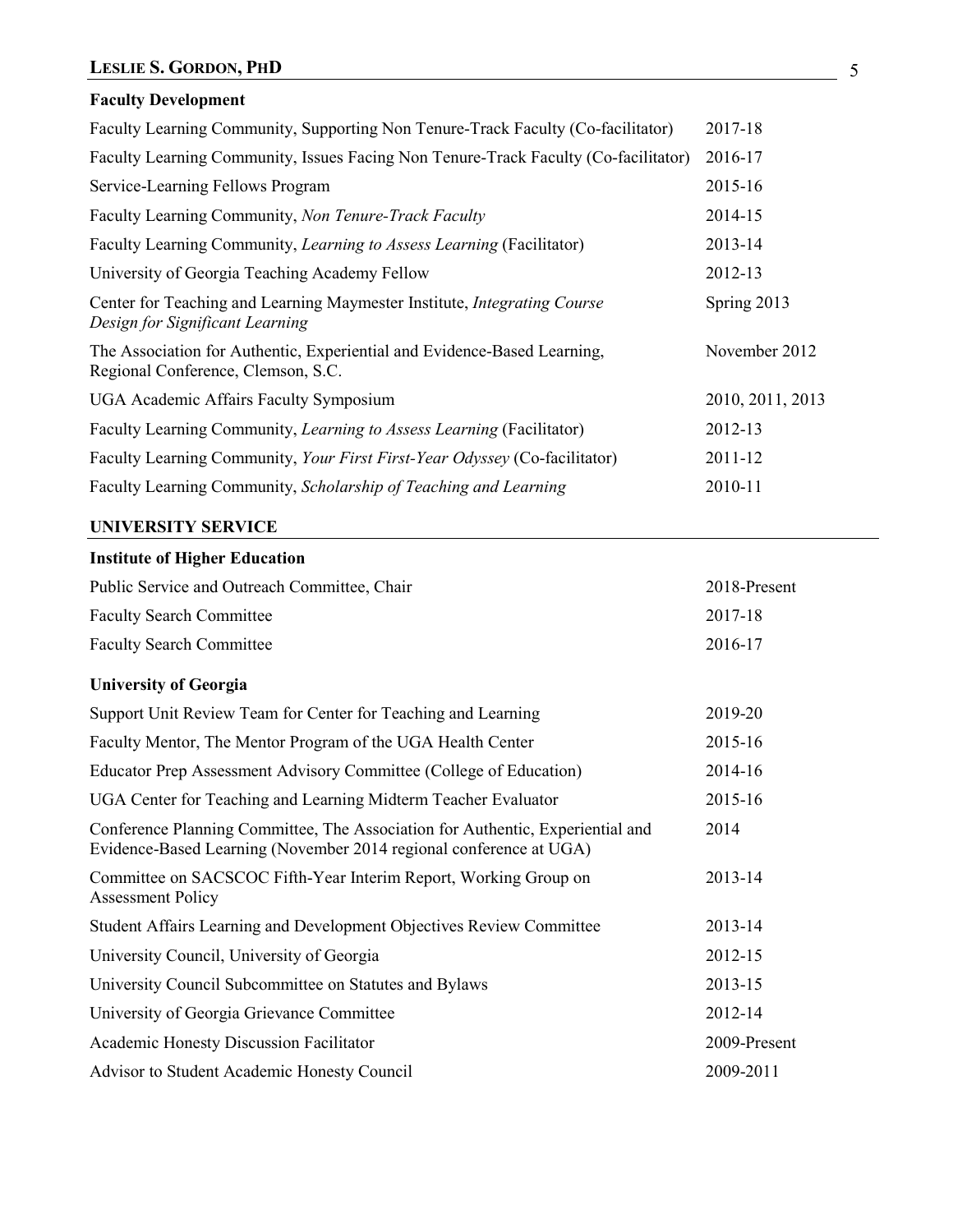# **LESLIE S. GORDON, PHD** 6

| Search Committee for Assistant Director of Service Learning                                                                                                            | 2011                           |
|------------------------------------------------------------------------------------------------------------------------------------------------------------------------|--------------------------------|
| UGA Compliance Team, SACS Accreditation Recertification                                                                                                                | 2010-11                        |
| Research Advisory Council, Representing the Vice President for Instruction                                                                                             | 2010-11                        |
| First-Year Odyssey Implementation Team                                                                                                                                 | 2010-11                        |
| The University of Georgia Teaching Academy Annual Symposium Planning Committee 2010                                                                                    |                                |
| <b>Institutional Talks, Workshops, and Courses</b>                                                                                                                     |                                |
| Creating a Community of Scholars: Joining the SoTL Conversation.<br>Presentation to Governor's Teaching Fellows 2018 Reunion.                                          | January 2018                   |
| Assessment Made Meaningful. Outcomes Assessment Training Course.                                                                                                       | 2014-15                        |
| Assessment Reporting and Evaluation. Assessment Workshop Series.                                                                                                       | April 2014                     |
| Lessons Learned from Assessment. Assessment Workshop Series.                                                                                                           | April 2014                     |
| Technology for Assessment. Assessment Workshop Series.                                                                                                                 | March 2014                     |
| Choosing Assessment Measures. Assessment Workshop Series.<br>Start Out Right, With the Right Outcomes! Assessment Workshop Series.                                     | November 2013<br>February 2014 |
| Active Learning Pedagogy in an Introductory Linguistics Course. Romance Linguistics<br>Colloquium Series. UGA.                                                         | April 2013                     |
| L2 Spanish Vowel Perception. Romance Linguistics Colloquium Series. UGA.                                                                                               | January 2012                   |
| Overcoming multi-level classes: Student Abilities and Preparation. Tucker Multimedia<br>Center Foreign Language Teachers Workshop Series. Virginia Military Institute. | April 2009                     |
| Teaching vocabulary in the foreign language classroom. Teaching Methodology Series<br>sponsored by the Department of Spanish and Portuguese, Georgetown University.    | March 2005                     |
| Teaching writing in the foreign language classroom. Teaching Methodology Series<br>sponsored by the Department of Spanish and Portuguese, Georgetown University.       | April 2004                     |
| <b>UGA Presentations and Participation</b>                                                                                                                             |                                |
| ECHD 7770 (Prof. Laura Dean), Assessment of Engagement Using NSSE                                                                                                      | Spring 2015                    |
| College of Environment and Design Outcomes Assessment Workshop.                                                                                                        | August 2013                    |
| UGA New Faculty Orientation, Negotiating the Non Tenure-Track<br>break-out session panelist.                                                                           | August 2012, 2013              |
| UGA College of Pharmacy Faculty Retreat, Student Professionalism, facilitator of<br>break-out group on assessment of professionalism.                                  | December 2012                  |
| <b>OTHER PROFESSIONAL SERVICE</b>                                                                                                                                      |                                |
| Georgia Association for Women in Higher Education,<br>Conference Planning Committee, Sponsorship Subcommittee, Chair                                                   | 2019-20                        |
| Review Board Member, International Journal of ePortfolio                                                                                                               | 2017-Present                   |
| Annual Conference Committee, Association for Authentic, Experiential and<br><b>Evidence-Based Learning</b>                                                             | 2015-16                        |